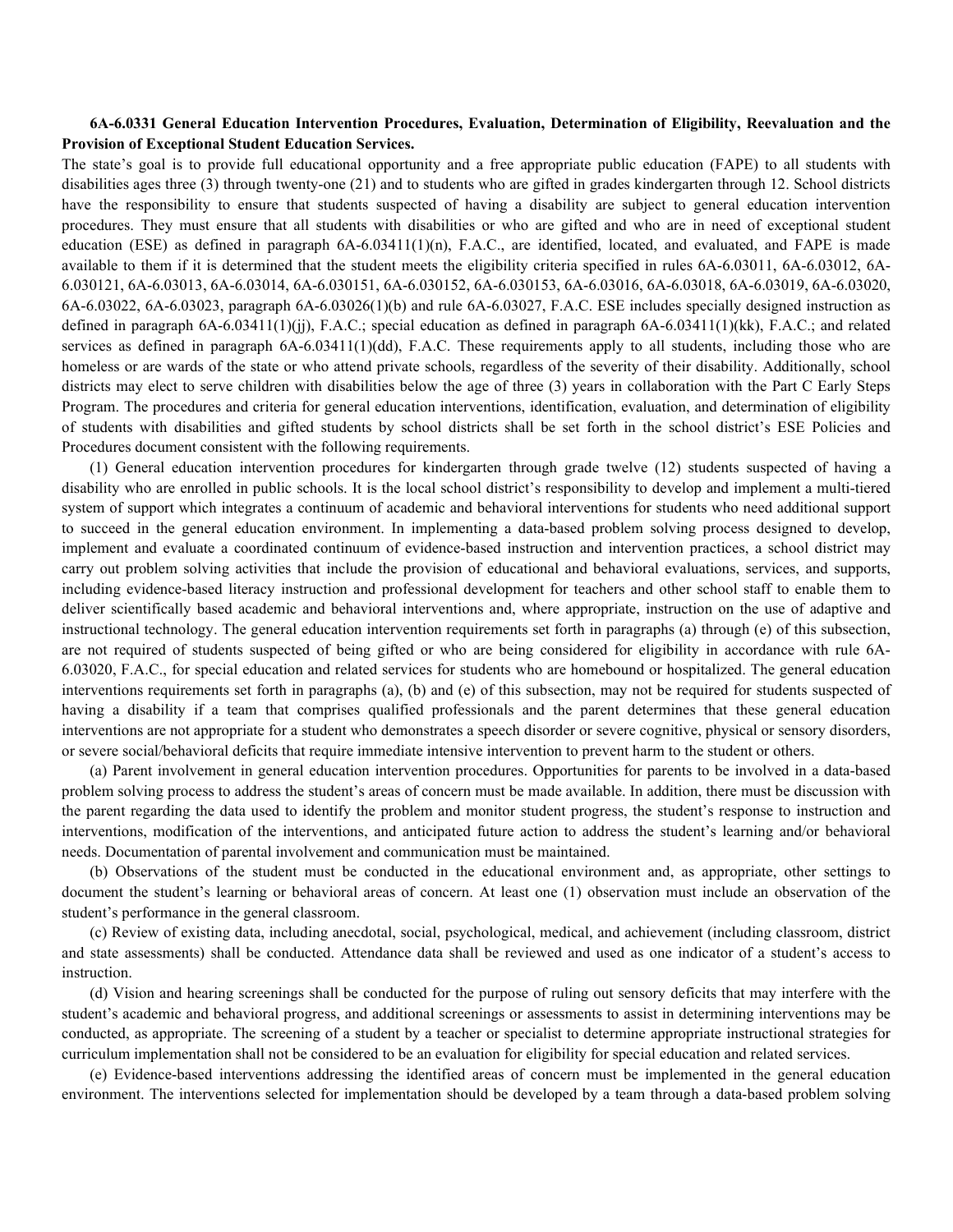process that uses student performance data to identify and analyze the area(s) of concern, select and implement interventions, and monitor the effectiveness of the interventions. Interventions shall be implemented as designed for a period of time sufficient to determine effectiveness, and with a level of intensity that matches the student's needs. Pre-intervention and ongoing progress monitoring measures of academic and/or behavioral areas of concern must be collected and communicated to the parents in an understandable format, which may include, but is not limited to, graphic representation.

(f) Nothing in this section should be construed to either limit or create a right to FAPE under rules 6A-6.03011-.0361, F.A.C., or to delay appropriate evaluation of a student suspected of having a disability.

(g) A school district may not use more than fifteen (15) percent of the amount it receives under Part B of the IDEA for any fiscal year to develop and implement a coordinated continuum of evidence-based general education interventions for students in kindergarten through grade twelve (12) who are not currently identified as needing special education and related services but who need additional support to succeed in the general education environment. Funds made available to carry out this paragraph may be used to carry out general education intervention procedures aligned with activities funded by and carried out under the Elementary and Secondary Education Act (ESEA), if those funds are used to supplement, and not supplant, funds made available under the ESEA for the activities and services assisted under this paragraph. For IDEA Part B funds used in this way, the school district must annually report to the Florida Department of Education on the number of students served under this paragraph who received general education interventions and the number of students who received such services and subsequently receive special education and related services under Part B of the IDEA during the preceding two (2) year period.

(2) Procedures prior to initial evaluation for prekindergarten children. For children who are below mandatory school attendance age and who are not yet enrolled in kindergarten, the activities specified in subsection (1) of this rule, are not required. The following requirements apply to this population:

(a) Existing social, psychological, and medical data shall be reviewed, with referral for a health screening when the need is indicated; and,

(b) Vision and hearing screenings shall be conducted for the purpose of ruling out sensory deficits. Additional screenings to assist in determining interventions may be conducted as appropriate.

(3) Initial evaluation. Each school district must conduct a full and individual initial evaluation before the initial provision of ESE. Either a parent of a kindergarten through grade 12 student or child age three (3) to kindergarten entry age, or a school district may initiate a request for initial evaluation to determine if the student is a student with a disability. Either a parent of a kindergarten through grade 12 student or a school district may initiate a request for initial evaluation to determine if a student is gifted.

(a) The school district must seek consent from the parent or guardian to conduct an evaluation whenever the district suspects that a kindergarten through grade 12 student, or a child age three (3) to kindergarten entry age, is a student with a disability and needs special education and related services. Circumstances which would indicate that a student may be a student with a disability who needs special education and related services include, but are not limited to, the following:

1. When a school-based team determines that the kindergarten through grade 12 student's response to intervention data indicate that intensive interventions implemented in accordance with subsection (1) of this rule, are effective but require a level of intensity and resources to sustain growth or performance that is beyond that which is accessible through general education resources; or

2. When a school-based team determines that the kindergarten through grade 12 student's response to interventions implemented in accordance with subsection (1) of this rule, indicates that the student does not make adequate growth given effective core instruction and intensive, individualized, evidence-based interventions; or

3. When a child age three (3) to kindergarten entry age receives a developmental screening through the school district or the Florida Diagnostic and Learning Resource Center and based on the results of the screening it is suspected that the child may be a child with a disability in need of special education and related services; or

4. When a parent requests an evaluation and there is documentation or evidence that the kindergarten through grade 12 student or child age three (3) to kindergarten entry age who is enrolled in a school district operated preschool program may be a student with a disability and needs special education and related services.

(b) Within thirty (30) days of a determination that a circumstance described in subparagraphs  $(3)(a)1$ .,  $(3)(a)2$ . or  $(3)(a)3$ ., of this rule, exists for a student in grades kindergarten through grade 12 or a child age three (3) to kindergarten entry age, the school district must request consent from the parent to conduct an evaluation, unless the parent and the school agree otherwise in writing.

(c) As described in subparagraph (3)(a)4. of this rule, if a parent requests that the school conduct an evaluation to determine whether their child is a child with a disability in need of special education and related services, the school district must within thirty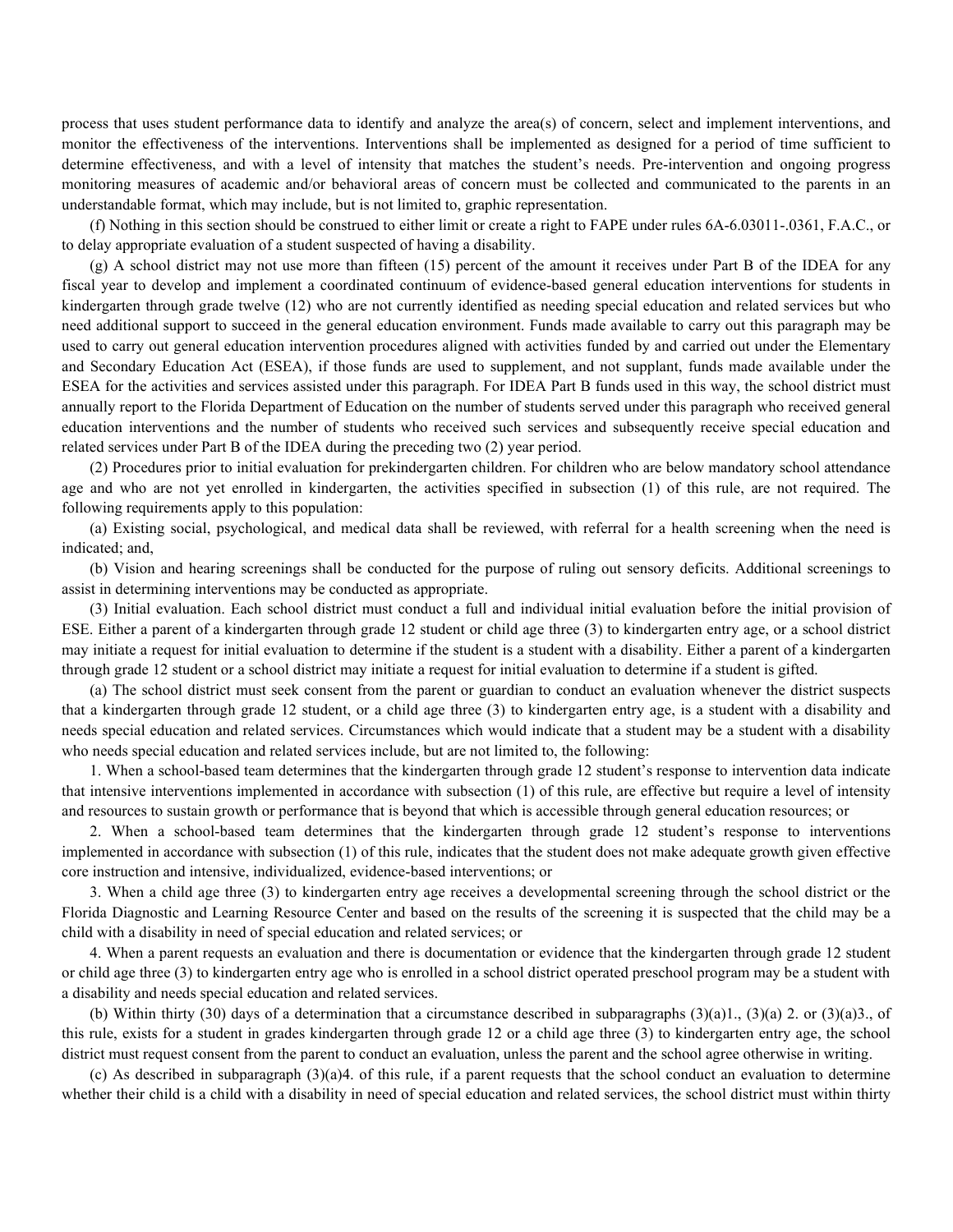(30) days, unless the parent and the school agree otherwise in writing:

1. Obtain consent for the evaluation; or

2. Provide the parent with written notice in accordance with rule 6A-6.03311, F.A.C., explaining its refusal to conduct the evaluation.

(d) Prior to a school district request for initial evaluation of a student in grades K through 12 suspected of having a disability, school personnel must make one (1) of the following determinations and include appropriate documentation in the student's educational record to the effect that:

1. The general education intervention procedures have been implemented as required under this rule and the data indicate that the student may be a student with a disability who needs special education and related services;

2. The evaluation was initiated at parent request and the activities described in subsection (1) of this rule, will be completed concurrently with the evaluation but prior to the determination of the student's eligibility for special education and related services; or

3. The nature or severity of the student's areas of concern make the general education intervention procedures inappropriate in addressing the immediate needs of the student.

(e) The school district shall be responsible for conducting all initial evaluations necessary to determine if the student is eligible for ESE and to determine the educational needs of the student. Such evaluations must be conducted by examiners, including physicians, school psychologists, psychologists, speech-language pathologists, teachers, audiologists, and social workers who are qualified in the professional's field as evidenced by a valid license or certificate to practice such a profession in Florida. In circumstances where the student's medical care is provided by a physician licensed in another state, at the discretion of the school district administrator for exceptional student education, a report of a physician licensed in another state may be accepted for the purpose of evaluation and consideration of eligibility as a student with a disability. Educational evaluators not otherwise covered by a license or certificate to practice a profession in Florida shall either hold a valid Florida teacher's certificate or be employed under the provisions of rule 6A-1.0502, F.A.C.

1. Tests of intellectual functioning shall be administered and interpreted by a professional person qualified in accordance with rule 6A-4.0311, F.A.C., or licensed under chapter 490, F.S.

2. Standardized assessment of adaptive behavior shall include parental input regarding their student's adaptive behavior.

(f) For a signed consent for evaluation received by a school district on or before June 30, 2015, the school district shall ensure that initial evaluations of students suspected of having a disability are completed within sixty (60) school days (cumulative) as defined in paragraph 6A-6.03411(1)(h), F.A.C., that the student is in attendance after the school district's receipt of parental consent for the evaluation. For prekindergarten children, initial evaluations must be completed within sixty (60) school days after the school district's receipt of parental consent for evaluation.

(g) Beginning July 1, 2015, the school district shall ensure that initial evaluations of students and preschool age children age three (3) through kindergarten entry age suspected of having a disability are completed within sixty (60) calendar days after the school district's receipt of parent consent for evaluation. For the purposes of this rule, the following calendar days shall not be counted toward the sixty (60) calendar day requirement:

1. All school holidays and Thanksgiving, winter and spring breaks as adopted by the district school board as required by section 1001.42(4), F.S.;

2. The summer vacation period beginning the day after the last day of school for students and ending on the first day of school for students in accordance with the calendar adopted by the district school board as required by section 1001.42(4), F.S. However, the school district is not prohibited from conducting evaluations during the summer vacation period; and,

3. In the circumstance when a student is absent for more than eight (8) school days in the sixty (60) calendar day period, the student's absences shall not be counted toward the sixty (60) calendar day requirement.

(h) The sixty (60)-day timeframe for evaluation does not apply to a school district if:

1. The parent of the student repeatedly fails or refuses to produce the student for the evaluation; or

2. A student enrolls in a school served by the school district after the timeframe has begun, and prior to a determination by the student's previous school district as to whether the student is a student with a disability. This exception applies only if the subsequent school district is making sufficient progress to ensure a prompt completion of the evaluation, and the parent and subsequent school district agree to a specific time when the evaluation will be completed. Assessments of students with disabilities who transfer from one school district to another school district in the same school year must be coordinated with those students'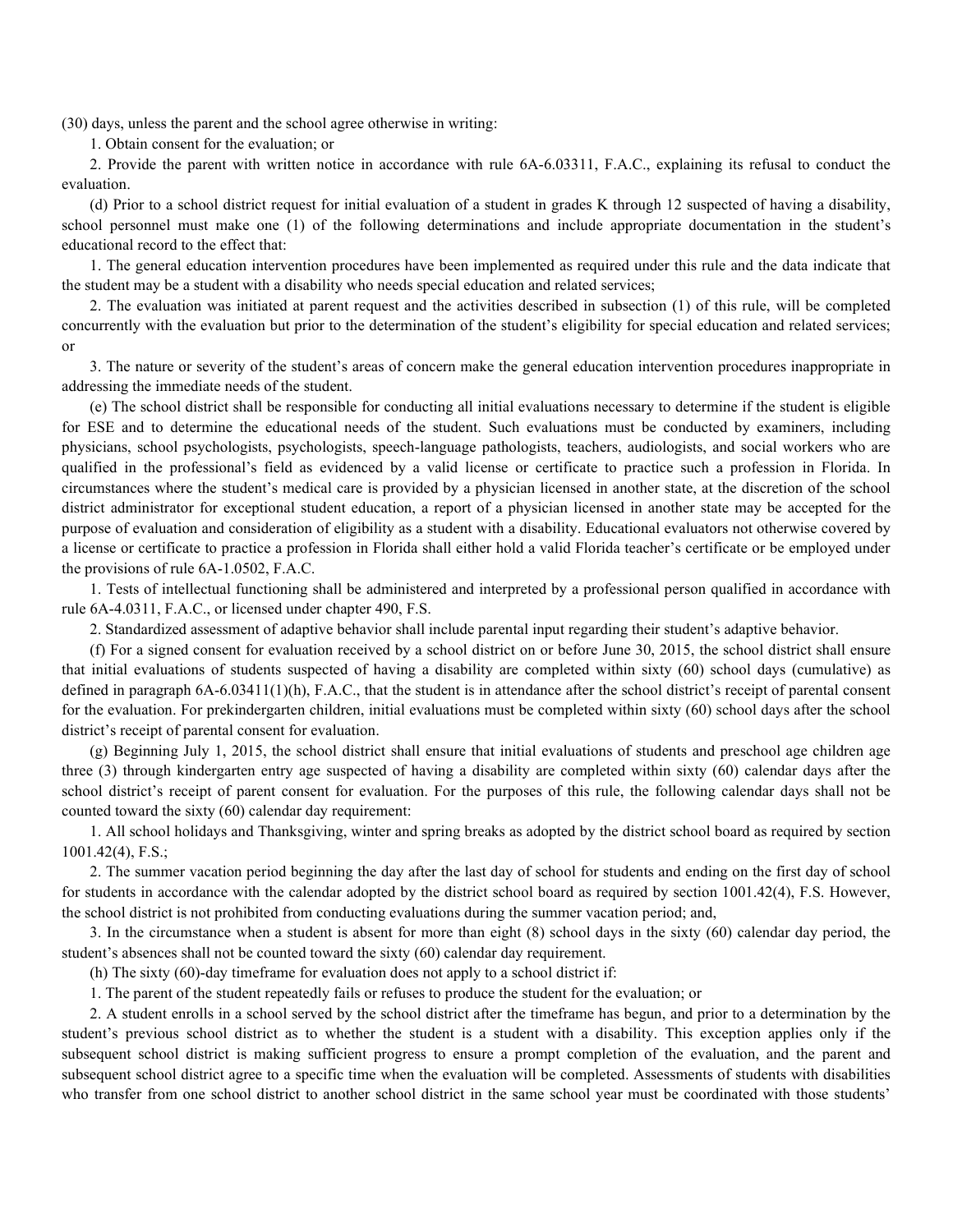prior and subsequent schools, as necessary and as expeditiously as possible, to ensure prompt completion of full evaluations.

(i) The school district shall ensure that students suspected of being gifted are evaluated within a reasonable period of time as specified in the district's ESE Policies and Procedures Document as defined in subsection 6A-6.03411(2), F.A.C., but no more than ninety (90) school days that the student is in attendance after the school district's receipt of parental consent for the evaluation.

(4) Parental consent for initial evaluation.

(a) The school district must provide the parent written notice that describes any evaluation procedures the school district proposes to conduct. In addition, the school district proposing to conduct an initial evaluation to determine if a student is a student with a disability and needs special education and related services or is gifted and needs ESE must obtain informed consent from the parent of the student before conducting the evaluation.

(b) Parental consent for initial evaluation must not be construed as consent for initial provision of ESE.

(c) The school district must make reasonable efforts to obtain the informed consent from the parent for an initial evaluation to determine whether the student is a student with a disability or is gifted.

(d) In the event that the parent fails to respond to the district's request to obtain informed written consent, the district must maintain documentation of attempts made to obtain consent.

(e) For initial evaluations only, if the child is a ward of the State and is not residing with the student's parent, the school district is not required to obtain informed consent from the parent for an initial evaluation to determine whether the student is a student with a disability if:

1. Despite reasonable efforts to do so, the school district cannot discover the whereabouts of the parent of the student;

2. The rights of the parents of the student have been terminated in accordance with chapter 39, Part X, F.S.; or

3. The rights of the parent to makes educational decisions have been subrogated by a judge in accordance with State law and consent for initial evaluation has been given by an individual appointed by the judge to represent the student.

(f) If the parent of a student suspected of having a disability who is enrolled in public school or seeking to be enrolled in public school does not provide consent for initial evaluation or the parent fails to respond to a request to provide consent, the school district may, but is not required to, pursue initial evaluation of the student by using the mediation or due process procedures contained in Rule 6A-6.03311, F.A.C. The school district does not violate its child find obligations if it declines to pursue the evaluation.

(g) A school district may not use a parent's refusal to consent to initial evaluation to deny the parent or the student any other service, benefit, or activity of the school district, except as provided by this rule.

(5) Evaluation procedures.

(a) In conducting an evaluation, the school district:

1. Must use a variety of assessment tools and strategies to gather relevant functional, developmental, and academic information about the student within a data-based problem solving process, including information about the student's response to evidence-based interventions as applicable, and information provided by the parent. This evaluation data may assist in determining whether the student is eligible for ESE and the content of the student's individual educational plan (IEP) or educational plan (EP), including information related to enabling the student with a disability to be involved in and progress in the general curriculum (or for a preschool child, to participate in appropriate activities), or for a gifted student's needs beyond the general curriculum;

2. Must not use any single measure or assessment as the sole criterion for determining whether a student is eligible for ESE and for determining an appropriate educational program for the student; and,

3. Must use technically sound instruments that may assess the relative contribution of cognitive and behavioral factors, in addition to physical or developmental factors.

(b) Each school district must ensure that assessments and other evaluation materials and procedures used to assess a student are:

1. Selected and administered so as not to be discriminatory on a racial or cultural basis;

2. Provided and administered in the student's native language or other mode of communication and in the form most likely to yield accurate information on what the student knows and can do academically, developmentally, and functionally, unless it is clearly not feasible to do so;

3. Used for the purposes for which the assessments or measures are valid and reliable; and,

4. Administered by trained and knowledgeable personnel in accordance with any instructions provided by the producer of the assessments.

(c) Assessments and other evaluation materials and procedures shall include those tailored to assess specific areas of educational need and not merely those that are designed to provide a single general intelligence quotient.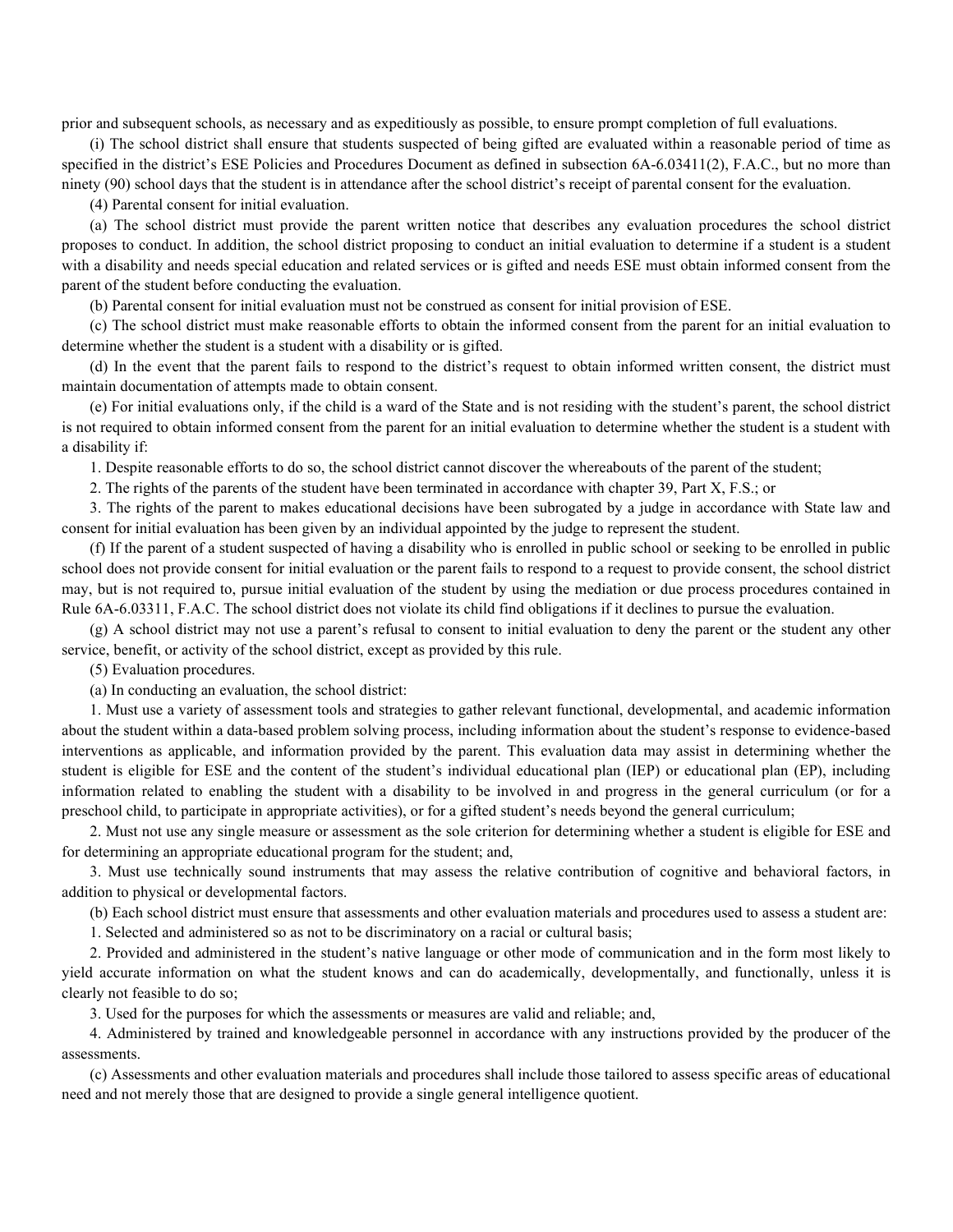(d) Assessments shall be selected and administered so as to best ensure that if an assessment is administered to a student with impaired sensory, manual, or speaking skills, the assessment results accurately reflect the student's aptitude or achievement level or whatever other factors the test purports to measure, rather than reflecting the student's sensory, manual, or speaking skills, unless those are the factors the test purports to measure.

(e) The school district shall use assessment tools and strategies that provide relevant information that directly assists persons in determining the educational needs of the student.

(f) A student shall be assessed in all areas related to a suspected disability, including, if appropriate, health, vision, hearing, social and emotional status, general intelligence, academic performance, communicative status, and motor abilities.

(g) An evaluation shall be sufficiently comprehensive to identify all of a student's ESE needs, whether or not commonly linked to the suspected disability.

(6) Determination of eligibility for exceptional students.

(a) A group of qualified professionals determines whether the student is an exceptional student in accordance with this rule and the educational needs of the student. The parents of a student being considered for eligibility as a student with a disability shall be invited and encouraged to participate as equal members of the group. The school district must provide a copy of the evaluation report and the documentation of the determination of eligibility at no cost to the parent.

(b) In interpreting evaluation data for the purpose of determining if a student is an exceptional student and the educational needs of the student, each school district shall:

1. Draw upon data and information collected as part of a data-based problem solving process from a variety of sources, such as aptitude and achievement tests, the student's response to instruction and interventions implemented, parent input, student input as appropriate, teacher recommendations, and information about the student's physical condition, social or cultural background, and adaptive behavior;

2. Ensure that information obtained from all of these sources is documented and analyzed by the team as part of the problem solving process; and,

3. Determine eligibility in accordance with the criteria and procedures specified in these rules.

(c) If a determination is made that a student has a disability and needs special education and related services, an IEP shall be developed for the student in accordance with rule 6A-6.03028, F.A.C. For children ages three (3) through five (5) years, an individual family support plan (IFSP) may be developed in lieu of an IEP in accordance with rule 6A-6.03029, F.A.C.

(d) A student may not be determined eligible as a student with a disability if the determinant factor is:

1. Lack of appropriate instruction in reading, including the essential components of reading instruction, including explicit and systematic instruction in (a) phonemic awareness; (b) phonics; (c) vocabulary development; (d) reading fluency, including oral reading skills; and (e) reading comprehension strategies;

2. Lack of appropriate instruction in math; or

3. Limited English proficiency; and,

4. The student does not otherwise meet the eligibility criteria specified in rules 6A-6.03011-.0361, F.A.C.

(e) A student may not be denied eligibility as a student who is gifted if the determinant factor is limited English proficiency.

(f) For students identified as gifted, an EP in accordance with rule 6A-6.030191, F.A.C., shall be developed.

(7) Reevaluation Requirements.

(a) A school district must ensure that a reevaluation of each student with a disability is conducted in accordance with rules 6A-6.03011-.0361, F.A.C., if the school district determines that the educational or related services needs, including improved academic achievement and functional performance, of the student warrant a reevaluation or if the student's parent or teacher requests a reevaluation.

(b) A reevaluation may occur not more than once a year, unless the parent and the school district agree otherwise and must occur at least once every three (3) years, unless the parent and the school district agree that a reevaluation is unnecessary.

(c) Each school district must obtain informed parental consent prior to conducting any reevaluation of a student with a disability.

(d) If the parent refuses to consent to the reevaluation, the school district may, but is not required to, pursue the reevaluation by using the consent override provisions of mediation or due process. The school district does not violate its child find, evaluation or reevaluation obligations if it declines to pursue the evaluation or reevaluation.

(e) The informed parental consent for reevaluation need not be obtained if the school district can demonstrate that it made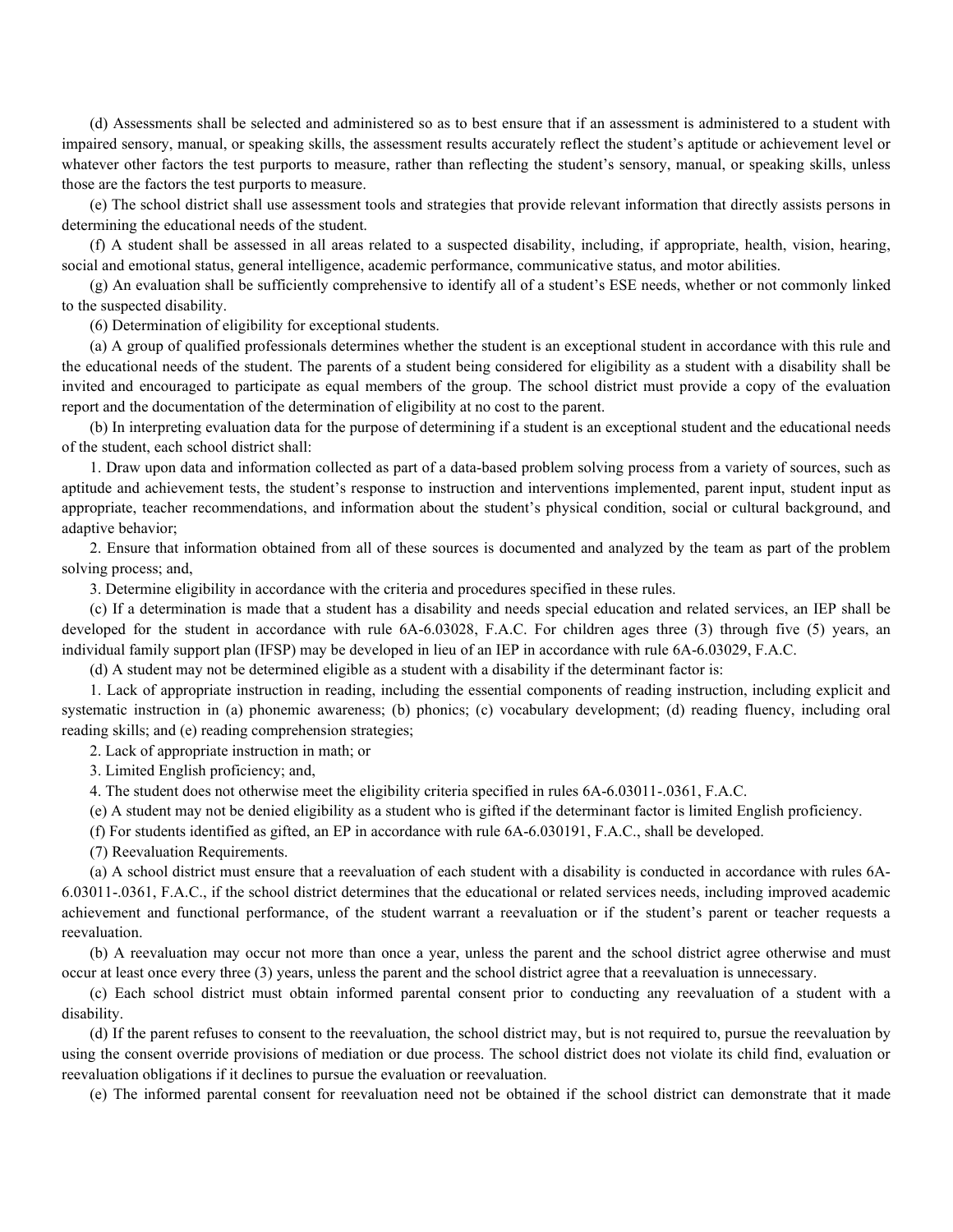reasonable efforts to obtain such consent and the student's parent has failed to respond.

(8) Additional requirements for evaluations and reevaluations. As part of an initial evaluation, if appropriate, and as part of any reevaluation, the IEP Team and other qualified professionals, as appropriate, must take the following actions:

(a) Review existing evaluation data on the student, including:

1. Evaluations and information provided by the student's parents;

2. Current classroom-based, local, or State assessments and classroom-based observations; and,

3. Observations by teachers and related services providers.

(b) Identify, on the basis of that review and input from the student's parents, what additional data, if any, are needed to determine the following:

1. Whether the student is a student with a disability or, in case of a reevaluation of the student, whether the student continues to have a disability;

2. The educational needs of the student;

3. The present levels of academic achievement and related developmental needs of the student;

4. Whether the student needs special education and related services or, in the case of a reevaluation of the student, whether the student continues to need special education and related services; and,

5. Whether any additions or modifications to the special education and related services are needed to enable the student to meet the measurable annual goals set out in the student's IEP and to participate, as appropriate, in the general curriculum.

(c) The group conducting this review may do so without a meeting.

(d) The school district shall administer tests and other evaluation measures as may be needed to produce the data that is to be reviewed under this section.

(e) If the determination under this section is that no additional data are needed to determine whether the student continues to be a student with a disability and to determine the student's educational needs, the school district shall notify the student's parents of:

1. That determination and the reasons for the determination; and,

2. The right of the parents to request an assessment to determine whether the student continues to be a student with a disability and to determine the student's educational needs. The school district is not required to conduct the assessment unless requested to do so by the student's parents.

(f) Reevaluation is not required for a student before the termination of eligibility due to graduation with a standard diploma or exiting from school upon reaching the student's twenty-second (22nd) birthday. For a student whose eligibility terminates under these circumstances, a school district must provide the student with a summary of the student's academic achievement and functional performance, which shall include recommendations on how to assist the student in meeting the student's postsecondary goals.

(g) Parental consent is not required before reviewing existing data as part of an evaluation or reevaluation or administering a test or other evaluation that is administered to all students unless, before administration of that test or evaluation, consent is required of parents of all students.

(h) If a parent of a student who is home schooled or placed in private school by the parents at their own expense does not provide consent for the initial evaluation or the reevaluation, or the parent fails to respond to a request to provide consent, the school district may not use the consent override provisions of mediation or due process and the school district is not required to consider the student eligible for services under rules 6A-6.03011-.0361, F.A.C.

(i) To meet the reasonable efforts requirements to obtain parental consent, the school district must document its attempts to obtain parental consent using procedures such as those used to obtain parental participation in meetings as described in subparagraph 6A-6.03028(3)(b)7., F.A.C.

(9) Parental Consent for the Initial Provision of Services.

(a) A school district responsible for making FAPE available to an exceptional student must obtain informed consent from the parent of the student before the initial provision of ESE to the student.

(b) The school district must make reasonable efforts to obtain informed consent from the parent for the initial provision of ESE to the student.

(c) If the parent of a student fails to respond or refuses to consent to the initial provision of ESE, the school district may not use mediation or due process hearing procedures in order to obtain agreement or a ruling that the services may be provided to the student.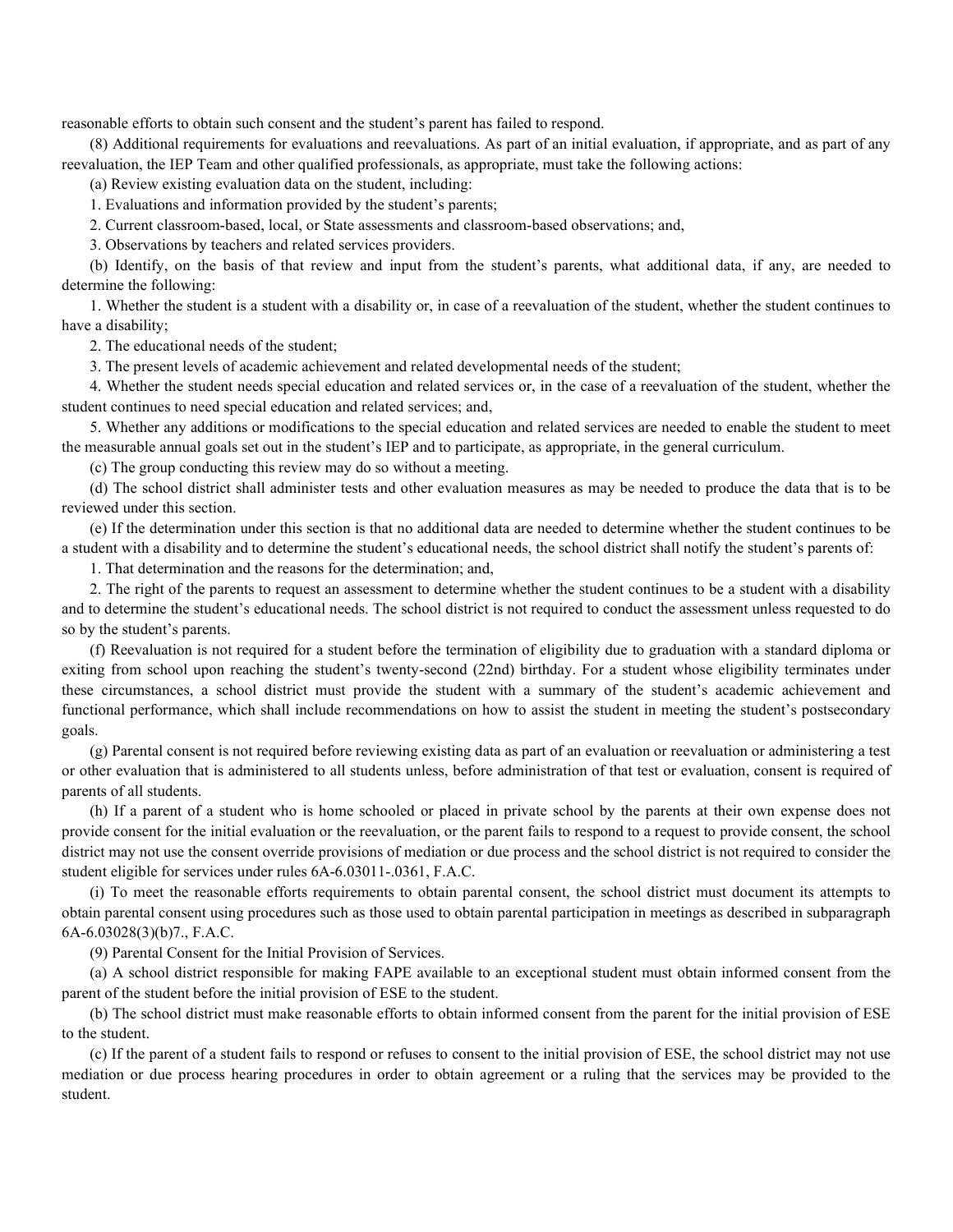(d) If the parent of the student refuses consent to the initial provision of ESE, or the parent fails to respond to a request to provide consent for the initial provision of ESE, the school district will not be considered to be in violation of the requirement to make FAPE available to the student for the failure to provide the student with the ESE for which the school district requests consent. In addition, the school district is not required to convene an IEP or EP team meeting or develop an IEP or EP for the student for the ESE for which the school district requests such consent.

(e) If, at any time subsequent to the initial provision of ESE, the parent of a student revokes consent in writing for the continued provision of ESE, the school district may not continue to provide ESE to the student, but must provide prior written notice before ceasing the provision of ESE. The school district may not use mediation or due process hearing procedures in order to obtain agreement or a ruling that the services may be provided to the student.

(f) If a parent of a student revokes consent in writing for the continued provision of ESE, the school district:

1. Will not be considered to be in violation of the requirement to make FAPE available to the student for its failure to provide the student with further ESE; and,

2. Is not required to convene an IEP or EP team meeting or develop an IEP or EP for the student for further provision of ESE.

(g) If a parent of a student with a disability revokes consent in writing for their child's receipt of ESE after the initial provision of ESE to the student, the school district is not required to amend the student's education records to remove any references to the student's receipt of ESE because of the revocation of consent.

(10) Parental Consent for Specific Actions.

(a) A school district may not proceed with the following actions included in a student's IEP without written informed consent of the parent unless the school district documents reasonable efforts to obtain the parent's consent and the student's parent has failed to respond, or the school district obtains approval through a due process hearing in accordance with subsection 6A-6.03311(9), F.A.C. To meet the reasonable efforts requirements to obtain parental consent the school district must document its attempts to obtain parental consent using procedures such as those used to obtain parental participation in meetings as described in subparagraph 6A-6.03028(3)(b)7., F.A.C.

Those actions requiring parental consent include:

1. Administration of an alternate assessment in accordance with section 1008.22, F.S., and provision of instruction in the state standards access points curriculum; and,

2. Except for a change in placement as described in section 1003.57(1)(h), F.S., placement of the student in an exceptional student education center as defined in paragraph 6A-1.099828(2)(b), F.A.C.

(b) The district shall obtain written parental consent for the actions described above on the Parental Consent Form – Instruction in the State Standards Access Points Curriculum and Statewide, Standardized Alternate Assessment, Form 313181, (http://www.flrules.org/Gateway/reference.asp?No=Ref-04779) (effective December 2014) English, Arabic, Chinese, French, Haitian Creole, Portuguese, Russian, Spanish, Tagalog, and Vietnamese, and Parental Consent Form – Student Placement in an Exceptional Education Center, Form 313182, (http://www.flrules.org/Gateway/reference.asp?No=Ref-03384) (effective March 2014) English, Arabic, Chinese, French, Haitian Creole, Portuguese, Russian, Spanish, Tagalog, and Vietnamese, adopted by the Department of Education and incorporated by reference and available at http://www.fldoe.org/ese/ or may be obtained from the Department of Education, Bureau of Exceptional Education and Student Services, 325 West Gaines Street, Room 614, Tallahassee, FL 32399. Both forms were translated into Arabic, Chinese, French, Haitian Creole, Portuguese, Russian, Spanish, Tagalog, and Vietnamese.

(c) At any time an IEP team meeting is to be convened for the purpose of reviewing or changing a student's IEP as it relates to any of the actions described above, the school district must provide written notice of the meeting to the parent at least ten (10) days before the meeting. The notice must indicate the purpose, time, and location of the meeting and who, by title or position, will attend the meeting. The meeting may be convened prior to the tenth (10th) day, if the parent consents upon receipt of the written notice described above.

(d) Within ten (10) school days of a parent indicating in writing on a consent form described in paragraph (b) of this subsection, that they do not consent to an action described in paragraph (a) of this subsection, the district must either develop and implement a new placement or instruction and assessment procedures in accordance with a new IEP or must request a due process hearing in accordance with subsection 6A-6.03311(9), F.A.C. During the pendency of a due process hearing or appellate proceeding regarding a due process complaint, the student must remain in the student's current educational assignment while awaiting the decision of the due process hearing or court proceeding, unless the parent and the district school board agree otherwise.